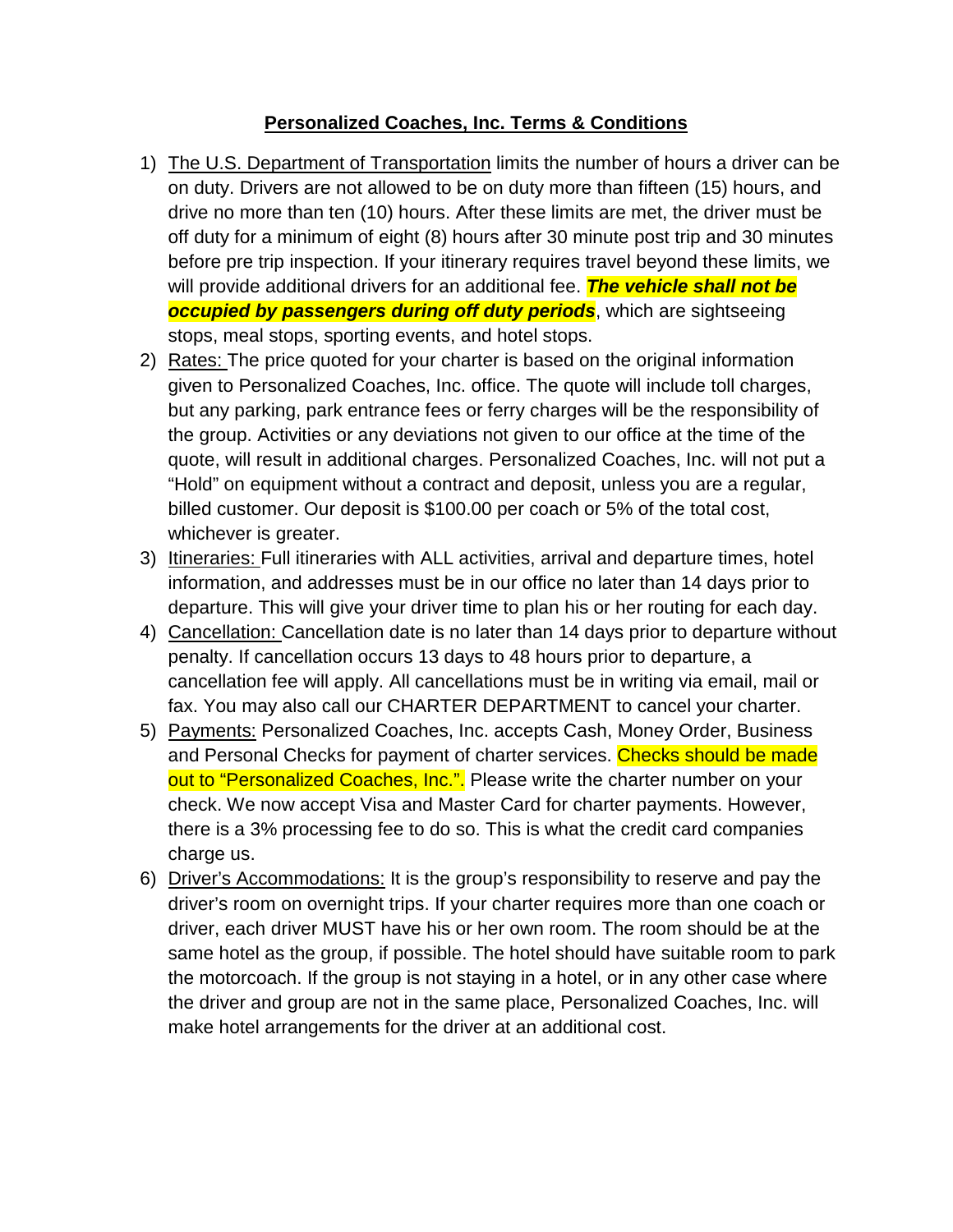- 7) Driver Gratuities: Gratuities for your driver are NOT included in the price of your charter. Gratuities are accepted and appreciated for a job well done. It is customary to tip your driver \$2.00 -\$3.00 per person, per day of your trip. Gratuities should be paid in cash or check directly to the driver.
- 8) Food & Drinks: We require that ALL drinks brought onboard have a screw-on type cap or a lid. Any food wrappers or trash associated with bringing food and drinks aboard must be disposed of in the proper receptacle. DAIRY PRODUCTS ARE NOT ALLOWED ON THE COACH!! This includes milk, milkshakes, ice cream, ice cream coffee drinks. If they are spilled in a seat, it leaves a sour milk smell that does not come out. Absolutely no gum, sunflower seeds or shelled peanuts are allowed on the motorcoach. Food & drinks on the coach is a privilege, and can be revoked by the driver if inappropriate behavior warrants such action.
- 9) Smoking & Alcohol: Smoking is not allowed on Personalized Coaches, Inc. motorcoaches. Alcohol is allowed in cans or plastic containers only. Glass bottles or kegs are NOT allowed on the motorcoach.
- 10)Chaperones: Student groups must provide a minimum of three (3) chaperones. They are to be seated in the front, middle and rear of the coach. Chaperones are responsible for the cleanliness and conduct of the students on the motorcoach. The motorcoach driver is NOT a chaperone. Students under the age of 18 are not allowed on the motorcoach without a chaperone.
- 11) Seating on the Motorcoach: Every person aboard the motorcoach must occupy a seat on the motorcoach. Standing in the aisle, or sitting on a stool or cooler in the aisle is NOT allowed. This is for the safety of all passengers.
- 12) Objectionable Persons: Personalized Coaches, Inc. reserves the right to refuse to transport persons under the influence of intoxicating drugs or liquor, or who are, or are likely to become, objectionable to other persons or if the driver feels threatened in any way.
- 13) Insurance: Personalized Coaches, Inc. carries \$5,000,000.00 in liability insurance, which is required by law. This covers passengers while onboard the motorcoach. If you would like a copy of our insurance certificate, please call our office, and we will have one sent to you from our insurance company.
- 14) Baggage: Baggage will be loaded and unloaded by the motorcoach driver. Please limit your baggage to 50 pounds or less. If you can't lift it, don't expect others to. Please don't open baggage doors on your own. This is the driver's responsibility.
- 15) Damage: Any damage done to the vehicle or its contents, above normal wear and tear, will be the financial responsibility of the chartering party. Repairs will be made, and you will be charged whatever the parts cost, plus labor to repair.